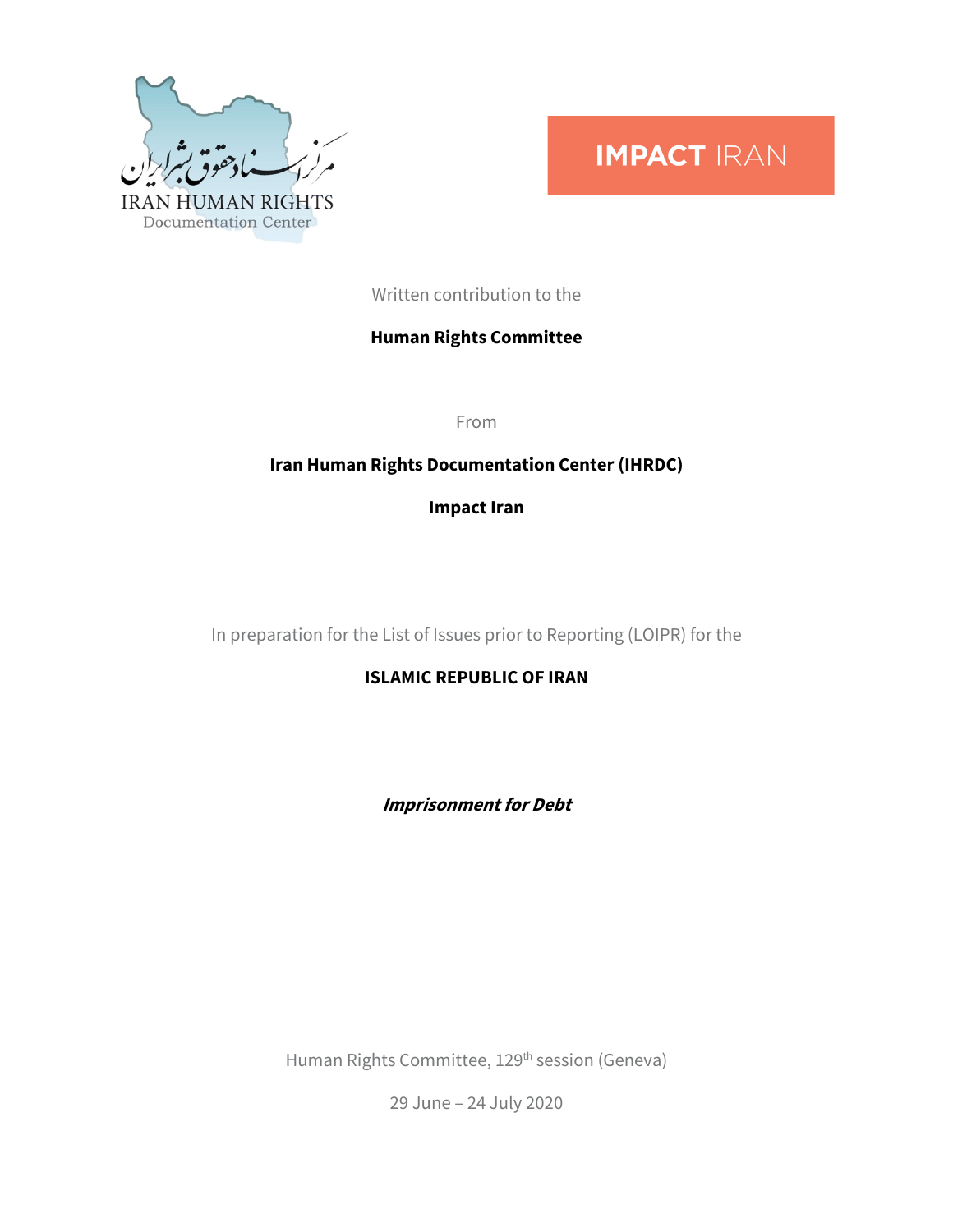

**Iran Human Rights Documentation Center (IHRDC)** is an independent non-profit organization that was founded in 2004 by human rights scholars and lawyers. The mission of the center is to (1) establish a comprehensive and objective historical record of the human rights situation in Iran, and on the basis of this record, establish responsibility for patterns of human rights abuses; (2) make the record available in an archive that is accessible to the public for research and educational purposes; (3) promote accountability, respect for human rights and the rule of law in Iran; and (4) encourage an informed dialogue on the human rights situation in Iran among scholars and the general public in Iran and abroad. IHRDC is in consultative status with the United Nations Economic and Social Council (ECOSOC) since 2018. IHRDC is a member of Impact Iran.

### **IMPACT IRAN**

**Impact Iran** represents a coalition of 14 non-governmental organizations that draw attention to the situation of human rights in Iran, and encourage the Iranian government to address concerns expressed by the international community and international human rights bodies. We organize public advocacy campaigns aimed at the United Nations (UN) member states and lead high-level human rights discussions to collectively spark action by the international community to promote and protect the rights and dignity of all in Iran.